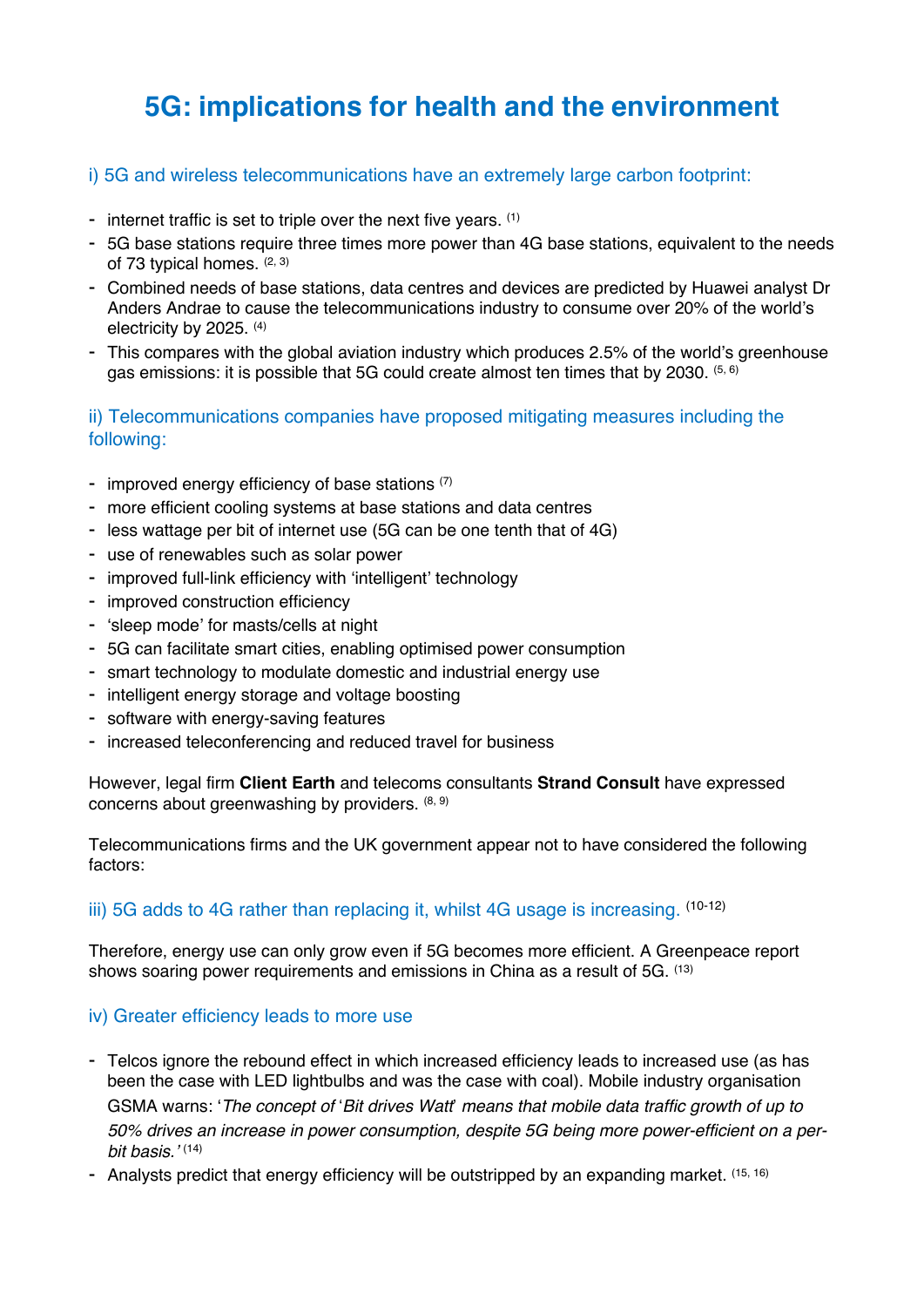### iv) Renewables are not zero carbon

- Telco advisers warn that it will take decades for renewables to be a substantial part of the grid. (22)
- Renewables are not zero carbon as they require extractions, manufacture, chemicals, shipping, and batteries.
- 5G will require renewables which can then not be supplied to other industries.
- 'Energy credits' allow large technology corporations such as Amazon and Netflix to claim they are using renewables despite their data centres being powered by fossil fuels.  $(17)$

### v) Total environmental footprint of 5G

The cradle-to-grave carbon footprint of products needs to be factored in. According to a French High Climate Council report, deploying 5G widely would entail a huge increase in:

- mining and metal processing,
- oil extraction and petrochemicals
- manufacturing and intermediate transports
- public works
- power generation with coal and gas  $(18)$

In addition are high data loads of the backhaul. (19)

Please see the bar charts compiled by engineer Miguel Coma which shows that making and using devices has an exceptionally large emissions footprint. Deploying 5G widely would entail the manufacture of millions of these devices in the UK alone. (20, 21)

#### vi) Environmental impact of satellites

- 5G deployment requires up to 100,000 planned satellites, which need to be renewed every five years. These leave soot, or 'black carbon', and particles of alumina which warm the stratosphere and deplete the ozone layer. (22)
- These are also a safety issue regarding weather forecasting, as has been pointed out multiple times by weather forecasters and will also have implications for astronomers.

#### vii) Toxic metals and e-waste:

- Billions of gadgets and smartphone upgrades will cause an unprecedented demand for rare metals such as lithium which need to be mined, causing local environmental destruction.
- Producing microchips is highly wasteful, with 32g of raw materials required per 2g chip. (23)
- Heavy metals leach toxic chemicals and are thought to comprise 70% of landfill in the US. (24)
- E-waste needs to be shipped across the oceans to landfill sites where it leaches toxins such as cadmium. (25)

#### viii) Harm to wildlife

- Multiple studies indicate that increasing levels of RF radiation (RFR) from 4G and 3G may be seriously harmful to wildlife, including vital pollinators such as bees. (26-29)
- The British Ecological Society has identified RFR as one of the top emerging issues that could affect global biological diversity and conservation. (30)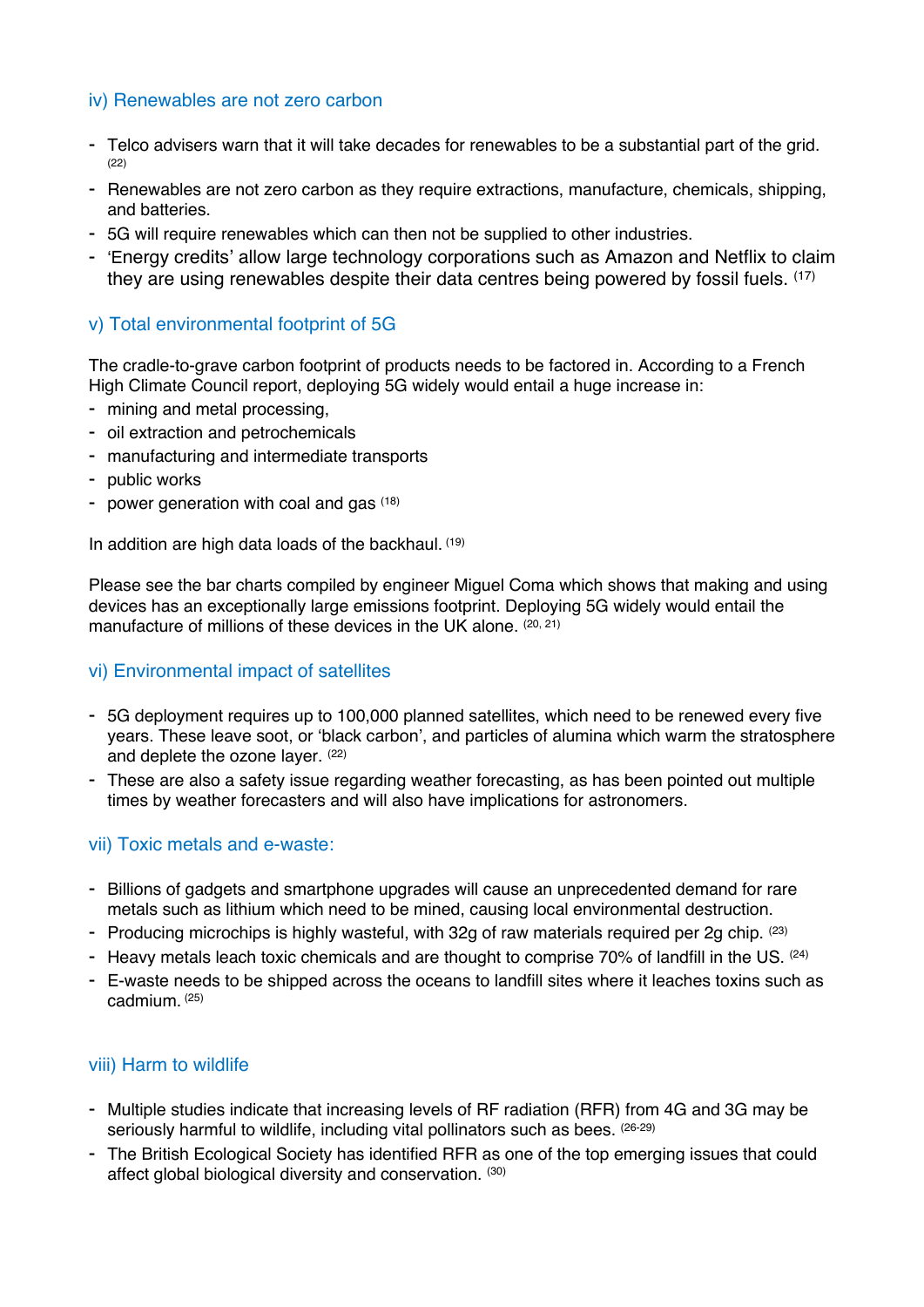- The Environmental Health Trust has compiled a list of the latest research showing harm to wildlife. (31)
- Some researchers believe the increased levels of 'electrosmog' 5G will bring could be the final straw for species which navigate electromagnetically, including birds. (32)
- A study in *Nature* showed that higher-frequency RFR as used in 5G is more readily-absorbed by insects than lower frequencies. (33)
- Trees and other vegetation have been found to be adversely affected by RFR (as well as being threatened with mass felling, since trees block high-frequency signals). (34)
- Research suggests that base stations can turn pathogenic microbes drug-resistant. (35)

#### ix) Evidence of harm to human health

- The claim by the UK governments and telecoms companies claim that RFR is safe is strongly contested by the world's leading independent experts in biological effects of RF radiation.
- A referenced article in leading medical journal *The Lancet* states that the idea that 'non-ionising' radiation is benign is an outdated myth. (36)
- A piece in the *British Medical Journal* calls for a halt to the 5G rollout and outlines reproductive, oncological, neuropsychiatric, immunological, DNA alteration, gene expression and antibiotic resistance risks of RFR. (37)
- RF scientists have lobbied the World Health Organisation to categorise RFR as a Class 1 carcinogen. (38)
- The UK governments and industry rely on guidelines recommended by ICNIRP, a nonaccountable body recently ruled biased by two EU courts and the object of an investigation by two MEPs. (39, 40) In August 2021, judges ruled in a US court case that the Federal Communications Commission has ignored evidence of harm. (41)
- PHIRE Medical have produced a consensus statement signed by/on behalf of 3500 medical doctors regarding harm from RF radiation, stating that 'RFR has been proven to damage biological systems at intensities below ICNIRP guidelines.' (42)
- 5G encompasses both low-frequency RFR (similar to 4G) and high-frequency millimetre waves. The bio-effects from low-frequency RF radiation are well-studied and established, whilst existing research suggests that millimetre waves may damage the nervous system, skin, and eyes. <sup>(43)</sup>

#### x) Wired solutions could be an effective, safe, more environmentally-friendly alternative

Wired technology is free of RF radiation

Wired technology uses less energy than wireless, is faster and more secure, and could better bridge the digital divide. (44-46)

Applications such as telemedicine and smart cities can function on existing technologies. (47, 48) Note that in China, energy needs have been higher than anticipated, and 5G's benefits have been exaggerated, according to Huawei founder Ren Zhengfei, who suggests broadband as a superior alternative for the majority of the populace. (49)

## **Notes**

- 1. https://www.cisco.com/c/en/us/solutions/executive-perspectives/annual-internet-report/index.html
- 2. https://spectrum.ieee.org/5gs-waveform-is-a-battery-vampire
- 3. https://www.gsma.com/futurenetworks/wiki/5g-era-mobile-network-cost-evolution/
- 4. https://www.researchgate.net/publication/320225452\_Total\_Consumer\_Power\_Consumption\_Forecast
- 5. https://ourworldindata.org/co2-emissions-from-aviation
- 6. https://www.mdpi.com/2078-1547/6/1/117/htm

<sup>7.</sup> https://spectrum.ieee.org/will-increased-energy-consumption-be-the-achilles-heel-of-5g-networks